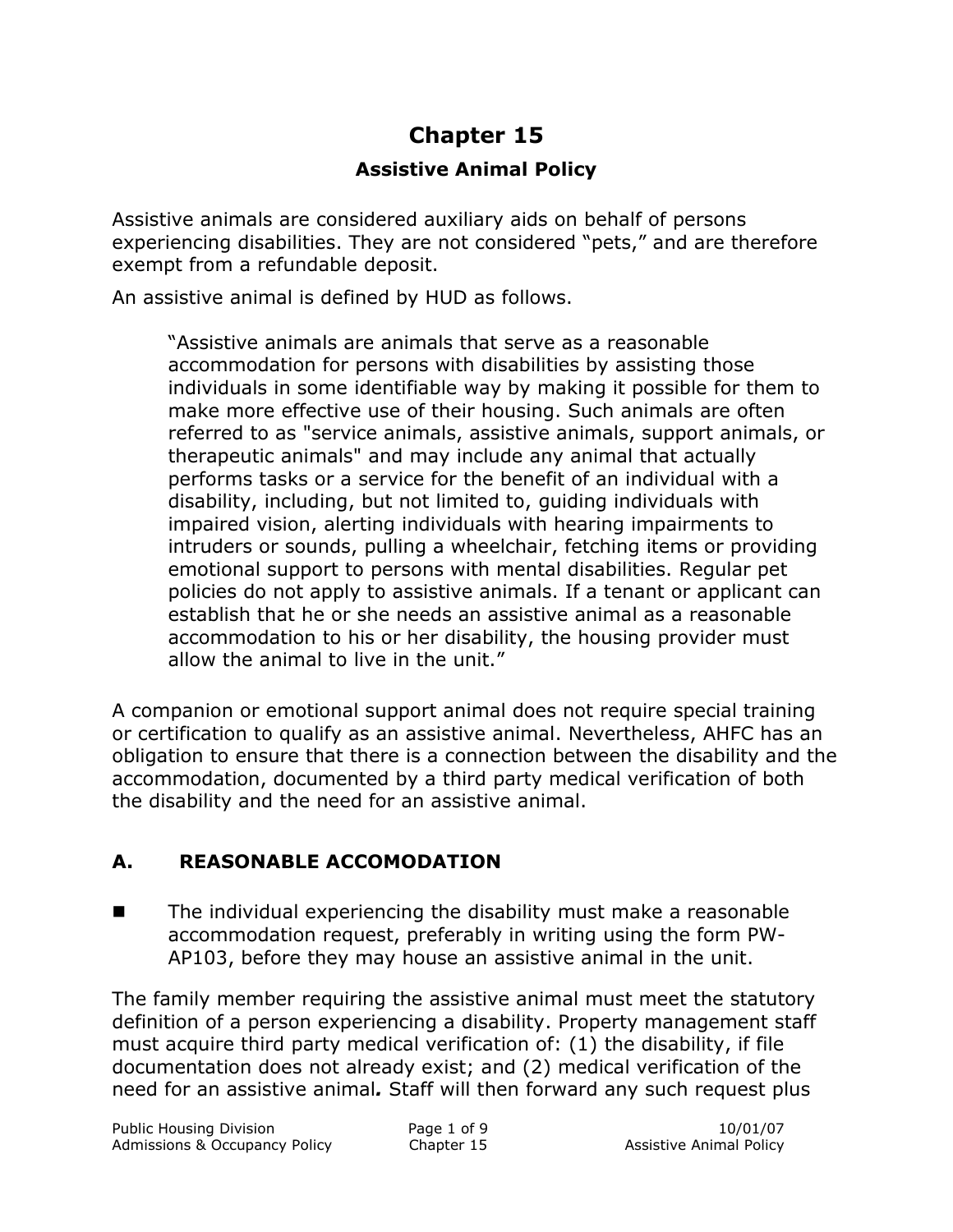copies of the verification(s) to the Central Office 504 Coordinator for review and approval.

# **B. ASSISTIVE ANIMAL REGISTRATION**

If the reasonable accommodation request is approved, the resident must register the assistive animal with AHFC using form PM637, and sign an Addendum to the Lease Agreement (form PM636).

# **B.1 Other Required Registration Documents**

- 1. Proof that the animal has current vaccinations required by state or local law
- 2. Licenses are current as required by state or local law
- 3. A current and clear photograph of the animal
- 4. Name, address and phone number of person to be responsible for the animal in the tenant's absence
- 5. Dogs and cats must be spayed or neutered by six months of age
- 6. Proof of current license and inoculation will be updated annually at the annual reexamination

Registration must be renewed at the annual reexamination of income and family composition. Proof of license and vaccinations must be re-verified.

# **B.2 Refusal To Grant the Accommodation or Register the Animal**

AHFC may refuse to grant the accommodation if it cannot verify that person in question is permanently disabled, or it cannot verify that there is a connection between disability and request for the accommodation. AHFC may also refuse to register the assistive animal for other valid reasons.

- The owner fails to provide complete assistive animal registration information, or fails to update the registration annually
- AHFC reasonably determines that the owner is unable to keep the animal in compliance with the *Lease Addendum* and other lease obligations. AHFC authorization for the animal will be given on a yearby-year basis
- An animal exhibits behavior that is vicious or intimidating, as determined by AHFC personnel
- An animal is kept in violation of humane or health laws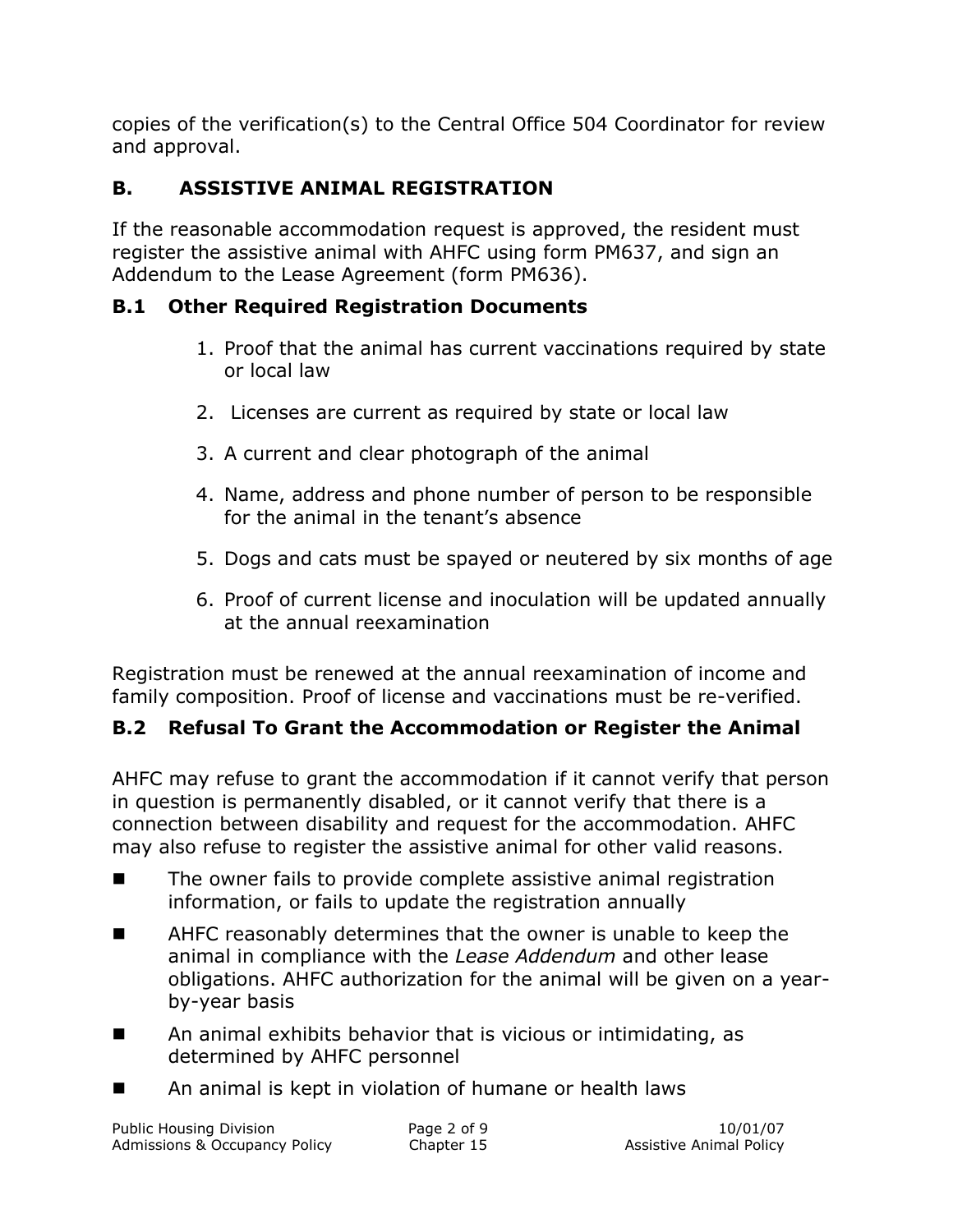AHFC may not refuse to register an animal based on a determination that the owner is financially unable to care for the animal.

# **C. DEPOSITS AND OTHER FEES**

No special deposit exists similar to a "pet deposit". The tenant/owner is liable for any and all damages caused to the premises by an assistive animal.

- Damages caused by the animal, any cost of repairs, and other resulting damages shall be paid by the Tenant
- Owners who fail to remove animal waste will be charged for labor in accordance with AHFC Sundry Changes

# **D. ALTERATIONS TO UNIT**

Tenants can not alter their unit, patio, premises or common areas to create an enclosure for any animal. Installation of animal doors is prohibited.

## **E. ANIMAL AREA RESTRICTIONS**

Animals must be maintained within the resident's unit. Animals can not be tethered or tied outside.

 Dogs and cats servicing as assistive animals shall remain inside the resident's unit unless they are on a leash and directly controlled by the animal's owner. Birds, rabbits, and/or guineas pigs, etc. must be confined to a cage at all times.

Dogs and cats must be in a kennel or on a securely attached leash when AHFC personnel enter the unit. Animals other than cats and dogs must be properly caged.

## **E.1 Visiting Pets**

Visiting pets, unless sponsored by a visiting pet program, are prohibited. Staff must take caution when enforcing this provision to avoid placing any limitation upon a person with a disability who relies upon an assistive animal.

Participation by a resident in a visiting pet program sponsored by a humane society or similar nonprofit organization is authorized on the following conditions: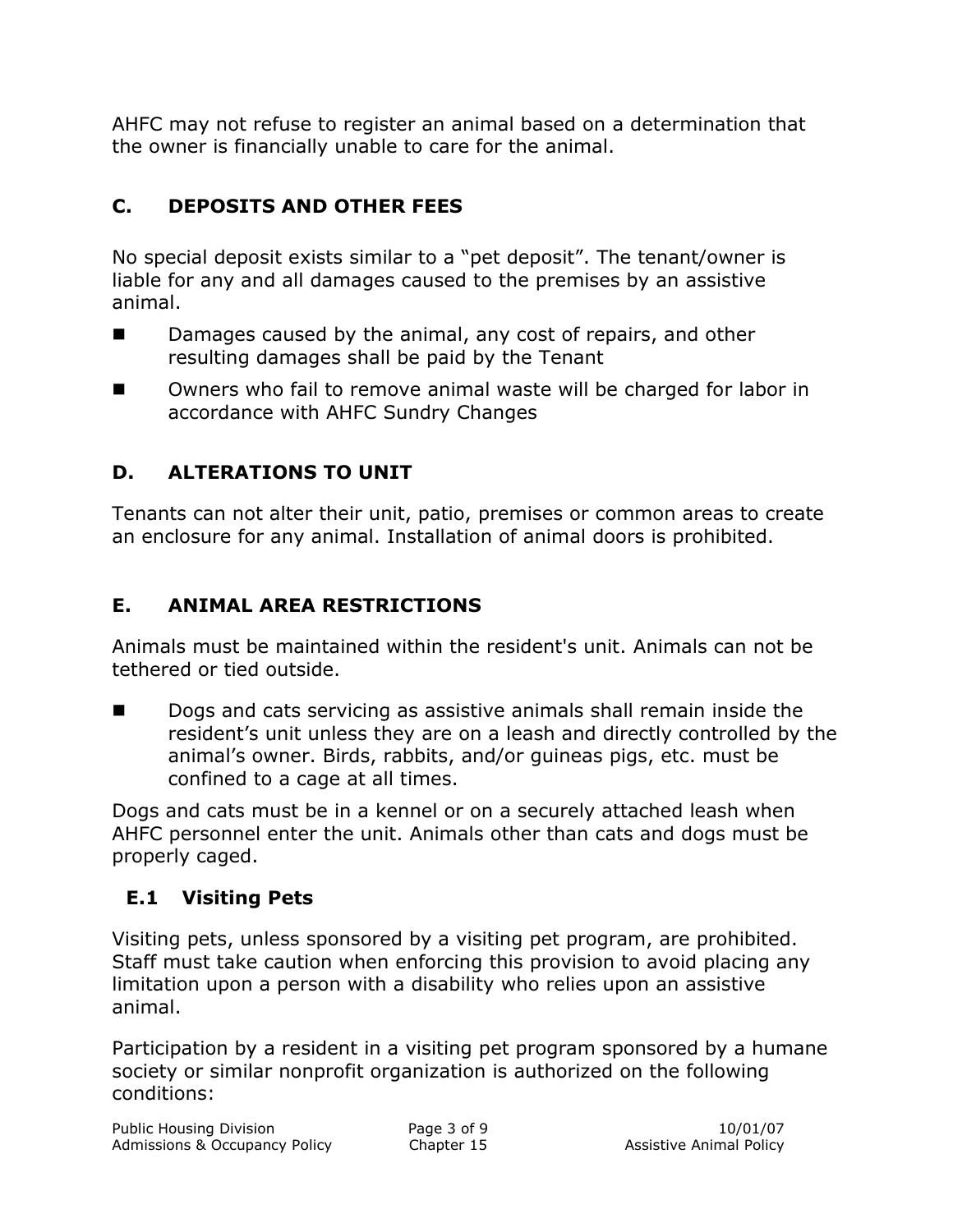- Visiting pets are limited to no more than 14 consecutive days and nights in any one (1) calendar month.
- All applicable rules and requirements of this Policy shall apply to visiting pets.
- Damage to a dwelling unit or grounds caused by visiting pets is the responsibility of the resident.

Failure to correct violations of the Assistive Animal Policy or to pay for pet damages may result in cessation of this provision through issuance of a *Notice to Correct Condition*, or *Notice of Lease Violation*, depending upon the severity of the violation.

# **F. TENANTS RESPONSIBILITIES**

Owners of assistive animals must recognize that other residents may have chemical sensitivities or allergies related to animals, or may be easily frightened or disoriented by animals. Owners agree to exercise courtesy with respect to other residents' rights to the peaceful enjoyment of the premises.

The tenant will comply with the lease, regarding the animal as a family member.

- Moise: Control animal noise so other tenants can enjoy the peaceful enjoyment of their premises. (AHFC will not, under any circumstances, require owners to have any animal's vocal chords removed.)
- Cleaning: Animal waste or the litter from litter boxes shall be picked up/emptied by the animal owner, disposed of in heavy, sealed plastic trash bags, and placed in a trash container immediately.
	- $\triangleright$  Litter shall not be disposed of by being flushed through a toilet
	- $\triangleright$  Litter boxes shall be stored inside the resident's dwelling unit
	- $\triangleright$  Dispose of outside waste by placing it in a sealed plastic bag and disposing of it in an outside trash bin immediately
	- $\triangleright$  Eliminate any animal odors within or around the unit and to maintain the unit in a sanitary condition at all times
- Dogs and cats servicing as assistive animals shall remain inside the resident's unit unless they are on a leash and directly controlled by the animal's owner. Birds, rabbits, and/or guineas pigs, etc. must be confined to a cage at all times
- **Feeding stray animals will constitute having a pet without permission** of AHFC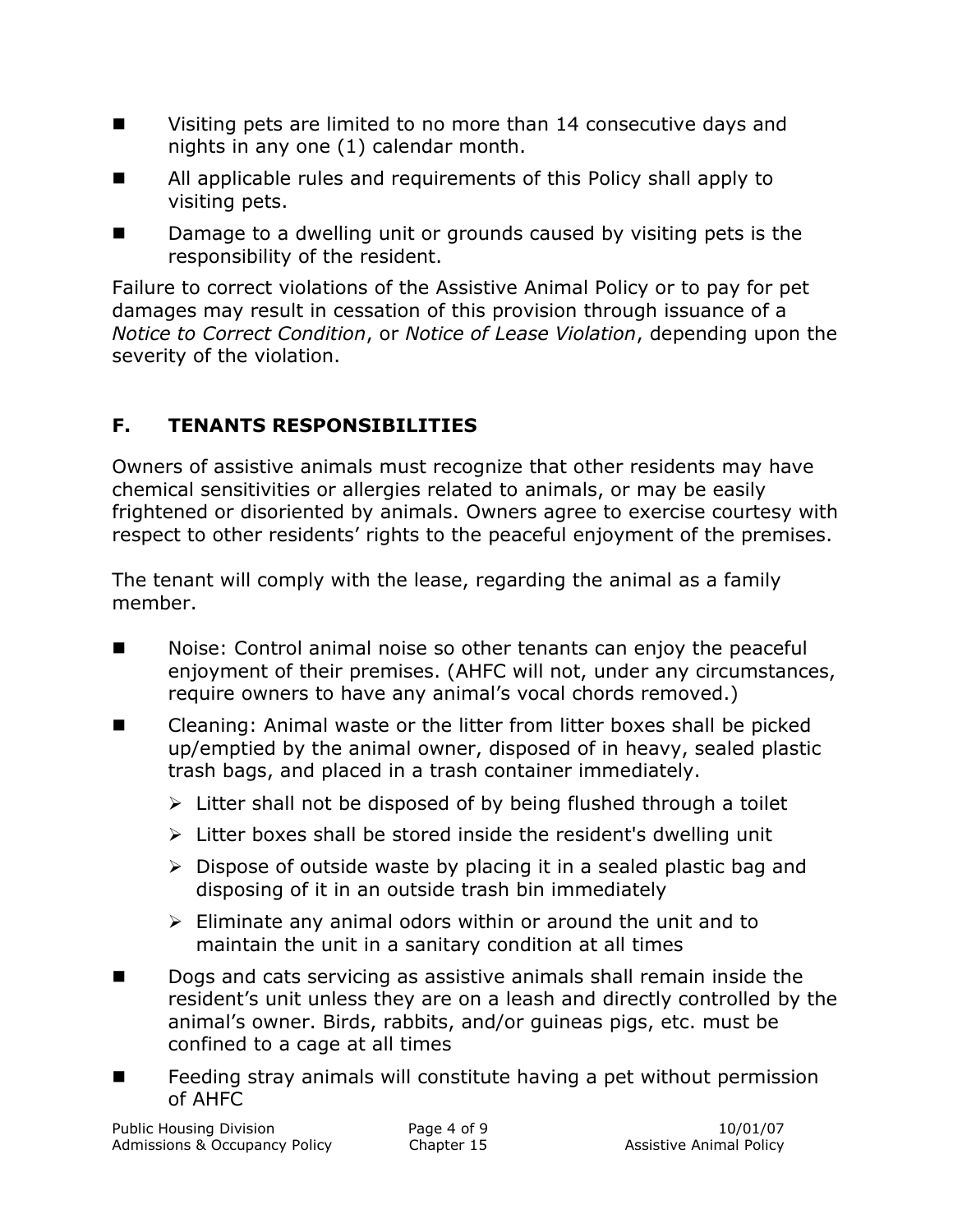- **Leaving animals alone: Dogs shall not be left unattended inside a** dwelling unit for more than (10) hours. Other animals shall not be left unattended for more than 24 hours
- Tenant shall be responsible for adequate care, nutrition, exercise and medical attention for the animal

#### **G. RESPONSIBLE PARTIES**

The resident/animal owner must designate a responsible party for the care of the pet if the health or safety of the animal is threatened by the death or incapacity of the owner, or by other factors that render the owner unable to care for the animal. That individual is named on the *Assistive Animal Lease Addendum*, form PM658.

## **H. ASSITIVE ANIMAL POLICY VIOLATIONS**

If it becomes necessary for AHFC personnel to clean a unit or common areas, or dispose of waste attributable to a tenant's animal, AHFC will issue a *Notice to Correct Condition,* form LR415. A reoccurrence of a similar condition within a six month period will result in a *Notice of Lease Violation*, form LR415.

If AHFC determines that an animal owner has violated a provision of the Policy, it will issue a lease violation. Failure to cure an identified problem within the timeframe given by a *Notice of Lease Violation*, form LR407 or a repetition of a similar violation occurring within six (6) months, constitute grounds for eviction.

# **I. LEASE VIOLATION/REMOVAL OF ANIMAL**

Violation of animal restrictions is considered a serious violation of the lease. AHFC will give notice to remove the animal within 24 hours when an animal exhibits vicious, intimidating, or destructive behavior.

If the owner and AHFC are unable to resolve the violation at an informal settlement meeting or the owner fails to correct the violation in the time period allotted by AHFC, AHFC may serve notice to remove the animal.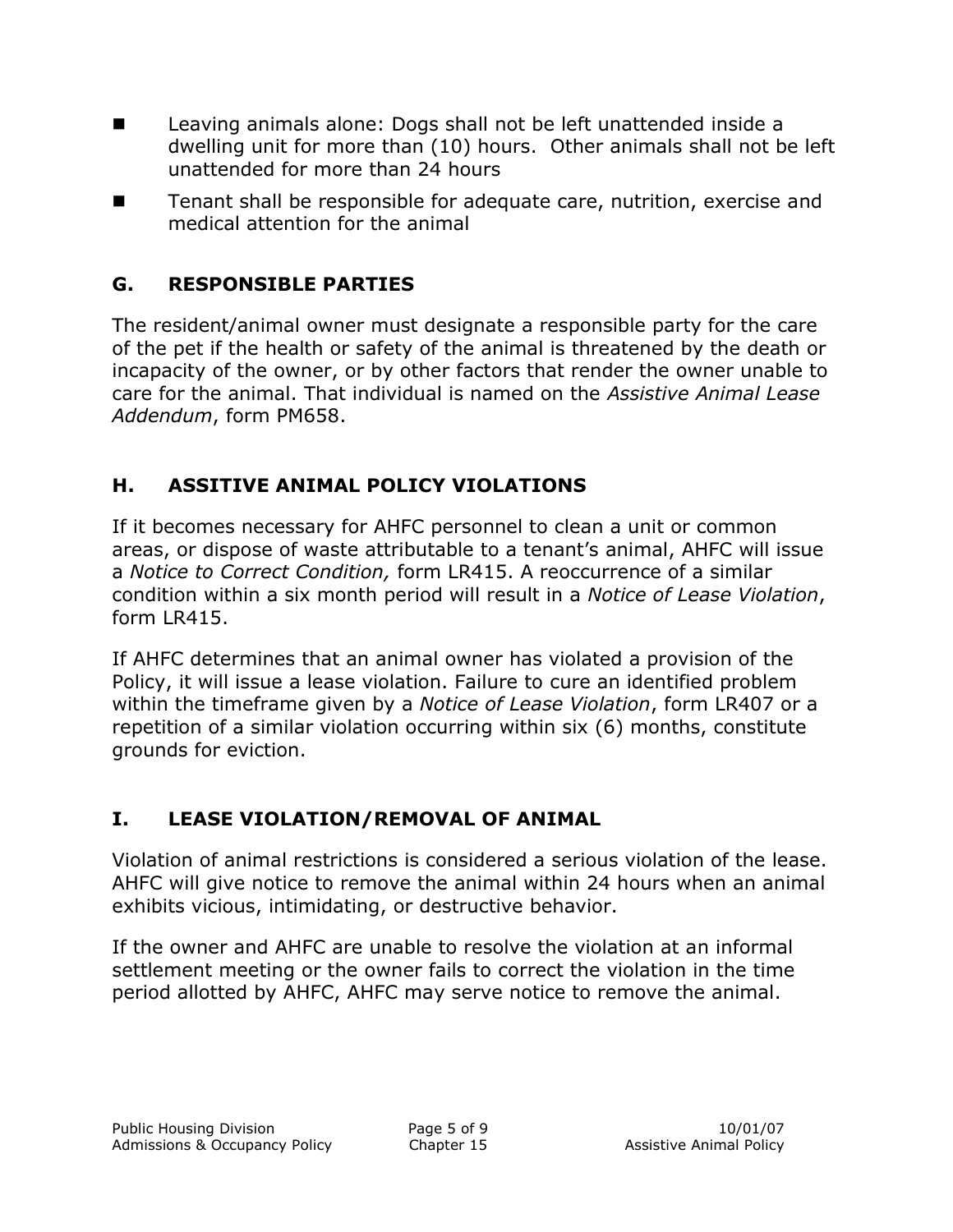#### The Notice shall contain:

- 1. A brief statement of the factual basis for AHFC's determination of the Assistive Animal Policy that has been violated;
- 2. The requirement that the resident/animal owner must remove the animal within 30 days or 24 hours (depending on the circumstance) of the notice; and
- 3. A statement that failure to remove the animal may result in the initiation of termination of tenancy procedures.

# **J. TERMINATION OF TENANCY**

Lease violations and termination for good cause are discussed in Chapter 8, Termination of Tenancy.

AHFC may initiate procedures for termination of tenancy based on an assistive policy violation if:

- **The owner has failed to remove the animal or correct an animal policy** violation within the time period specified; and
- **The animal policy violation is sufficient to begin procedures to** terminate tenancy under terms of the lease.

## **K. ANIMAL REMOVAL**

If the death or incapacity of the owner threatens the health or safety of the animal, or other factors occur that render the owner unable to care for the animal, the situation will be reported to the Responsible Party designated by the tenant. This includes animals that are poorly cared for or have been left unattended **(over 10 hours for dogs, over 24 hours for animals other than dogs)**.

If the responsible party is unwilling or unable to care for the animal, or if AHFC after reasonable efforts cannot contact the responsible party, AHFC may contact the appropriate State or local agency and request the removal of the animal.

If the animal is removed as a result of any act on the part of the animal, the animal will not be allowed back on the premises.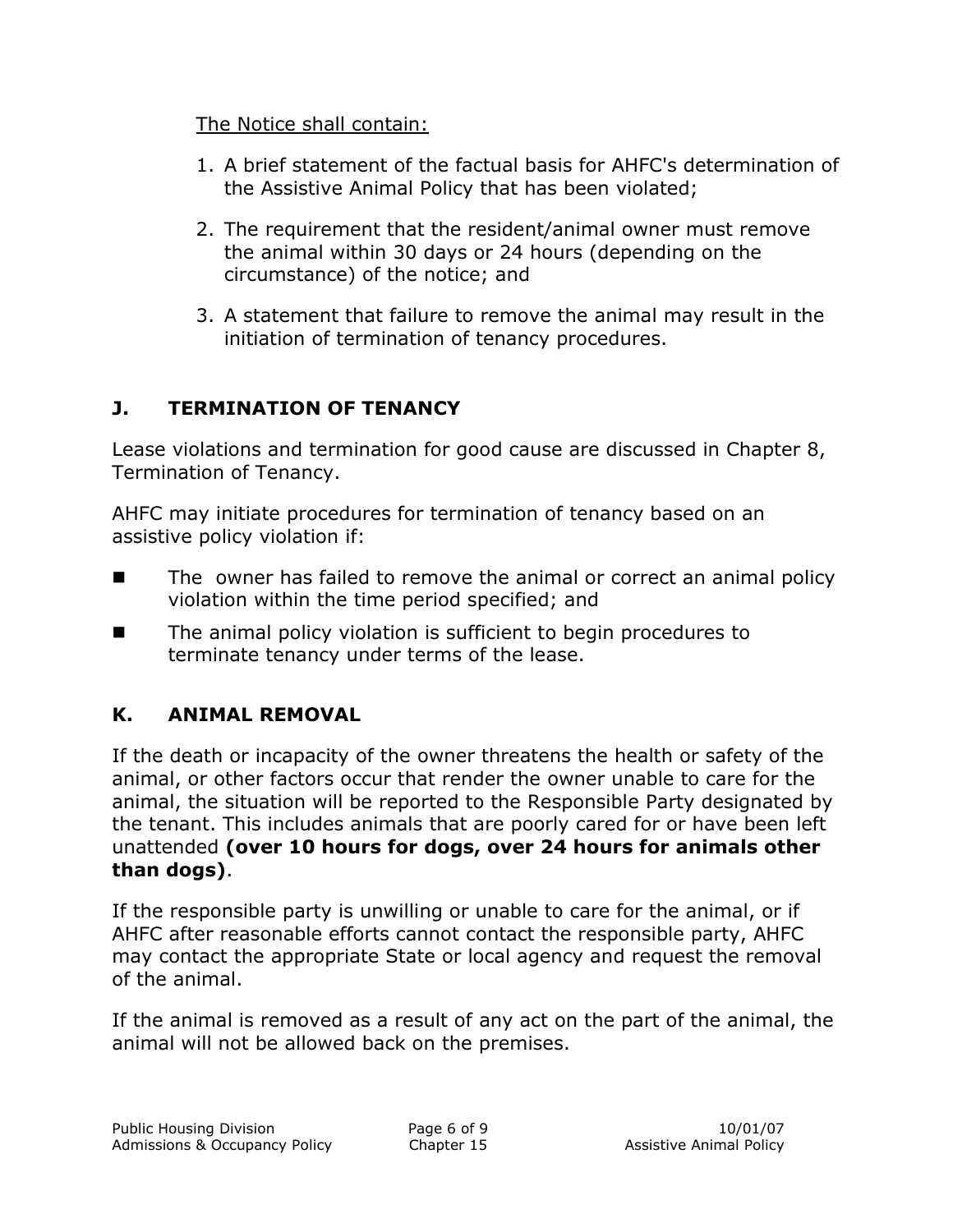# **L. EMERGENCIES**

AHFC will take all necessary steps to ensure that animals that become vicious, display symptoms of severe illness, or demonstrate behavior that constitutes an immediate threat to the health or safety of others, are referred to the appropriate State or local entity authorized to remove such animals.

If it is necessary for AHFC to place the animal in a shelter facility, the cost will be the responsibility of the tenant/animal owner.

## **M. RULES FOR POSSESSION OF AN ASSISTIVE ANIMAL**

AHFC authorization for an assistive animal is given on a year-by-year basis. Although no special deposit exists similar to a "pet deposit," possession of an assistive animal does not exclude the tenant from liability for any and all damages caused to the premises by such assistive animal.

Assistive animal ownership may be revoked at any time, subject to AHFC grievance procedure, if the assistive animal becomes destructive, a nuisance or safety hazard to other residents or AHFC staff, or if the tenant fails to comply with the rules outlined below.

By signature to the Lease Addendum, the tenant and/or assistive animal owner agree to the following:

- No assistive animal may be kept in violation of state humane or health laws, or local ordinances.
- $\blacksquare$  The assistive animal owner agrees to use designated areas for walking the assistive animal and waste elimination, as determined at each individual development.
- The assistive animal owner must abide by any and all state and local animal control ordinances pertaining to inoculations, licenses and leash laws. Proof of such compliance must be shown when the animal is first registered and at annual re-examinations.
- Dogs and cats servicing as assistive animals shall remain inside the resident's unit unless they are on a leash and directly controlled by the animal's owner. Birds, rabbits, and/or guineas pigs, etc. must be confined to a cage at all times.
- Owners of assistive animals must recognize that other residents may have chemical sensitivities or allergies related to animals, or may be easily frightened or disoriented by animals. Owners agree to exercise courtesy with respect to other residents' rights to the peaceful enjoyment of the premises.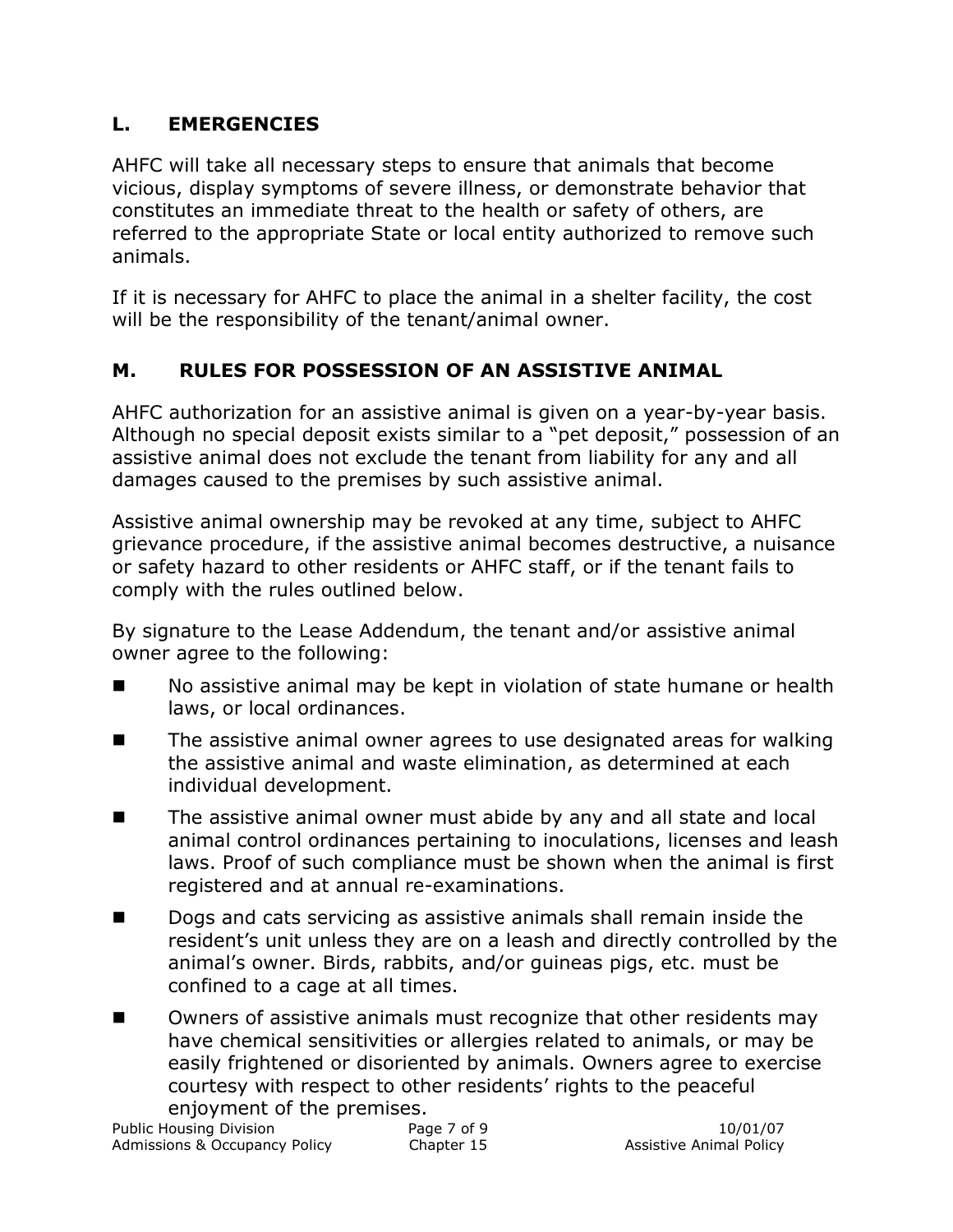- **Tenant shall not alter their unit, patio, premises or common areas to** create an enclosure for any animal. Installation of animal doors is prohibited.
- The assistive animal must receive food and water within the rental unit.
- Owners of assistive animals must care for the animal in such a way as to ensure that that the premises are maintained in a clean and sanitary condition.
- Owners of assistive animals must control their animals in such a way as to ensure that the animal does not interfere with the neighbors' rights to enjoy their premises in a safe and peaceful manner. The assistive animal must not present a nuisance or threat to the safety of other residents, visitors, AHFC employees, or any other persons on or about the premises.
- **Assistive animals shall not interfere with the delivery of management,** maintenance, postal, utility or residential services. When AHFC personnel must enter the unit, the assistive animal must be restrained in a kennel or placed on a securely attached leash under control of a responsible person.
- If an assistive animal is left unattended for 24 hours or more, AHFC may enter the rental unit, or authorize a third party, to remove the animal and transfer it to the proper authorities. AHFC accepts no responsibility for the animal under such circumstances.

#### **M.1 Waste Removal**

The resident shall take adequate precautions to eliminate any animal odors within or around the unit and to maintain the unit in a sanitary condition at all times. All animal waste outside the unit must be immediately placed in a sealed plastic bag and disposed in an outside trash bin. Litter from litter boxes must be emptied by the owner, disposed of in a heavy, sealed plastic trash bag, and immediately placed in a trash container. Litter must not be disposed by flushing through a toilet. Litter boxes will be stored inside a resident's unit.

#### **M.2 Rule Violations**

If death, incapacity, or absence of the owner threatens the health or safety of the animal, AHFC will report the situation to the 'responsible party' designated by the owner. If the responsible party is unavailable, unwilling or unable to care for the animal, AHFC may contact the appropriate state or local agency and request the removal of the animal. The cost of placing an